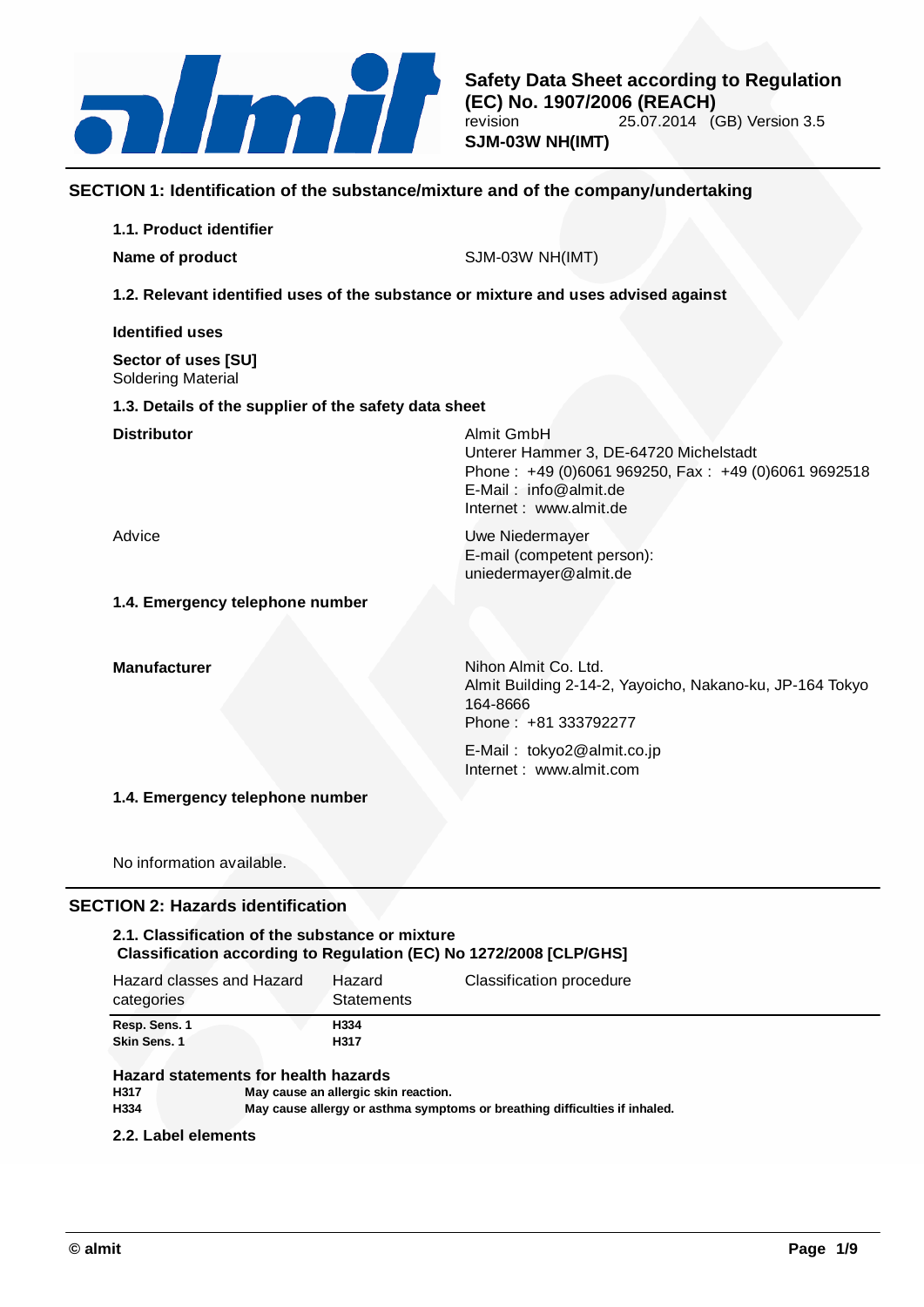

# **Labelling according to Regulation (EC) No 1272/2008 [CLP/GHS]**



**Signal word Danger**

|      | <b>Hazard statements for health hazards</b>                                |  |
|------|----------------------------------------------------------------------------|--|
| H317 | May cause an allergic skin reaction.                                       |  |
| H334 | May cause allergy or asthma symptoms or breathing difficulties if inhaled. |  |

### **Precautionary Statements**

### **Prevention**

| P <sub>261</sub> | Avoid breathing dust/fume/gas/mist/vapours/spray.                                                                       |  |  |
|------------------|-------------------------------------------------------------------------------------------------------------------------|--|--|
| P <sub>280</sub> | Wear protective gloves/protective clothing/eye protection/face protection.                                              |  |  |
| P <sub>285</sub> | In case of inadequate ventilation wear respiratory protection.                                                          |  |  |
| <b>Response</b>  |                                                                                                                         |  |  |
| P302 + P352      | IF ON SKIN: Wash with plenty of soap and water.                                                                         |  |  |
| $P304 + P341$    | IF INHALED: If breathing is difficult, remove to fresh air and keep at rest in a position<br>comfortable for breathing. |  |  |
| $P333 + P313$    | If skin irritation or rash occurs: Get medical advice/attention.                                                        |  |  |
| <b>Storage</b>   |                                                                                                                         |  |  |
| $P403 + P235$    | Store in a well-ventilated place. Keep cool.                                                                            |  |  |

# **Supplemental Hazard information (EU)**

# **Health properties**

Repeated exposure may cause skin dryness or cracking.

### **2.3. Other hazards**

### **Adverse physicochemical effects**

The vapour of the product is heavier than air and may accumulate below ground level, in pits, channels and basements in higher concentration.

# **Adverse human health effects and symptoms**

Prolonged/repetitive skin contact may cause skin defattening or dermatitis. May cause sensitization in susceptible people. Inhalation of dust may cause irritation of the respiratory system.

#### **Other adverse effects**

People who suffer from skin sensitazion problems, asthma, allergies, chronic or recurring respiratory illnesses should not be deployed in any process using this preparation. Process vapours can irritate airways, skin and eyes.

# **Information pertaining to special dangers for human and environment**

Harmful by inhalation, in contact with skin and if swallowed.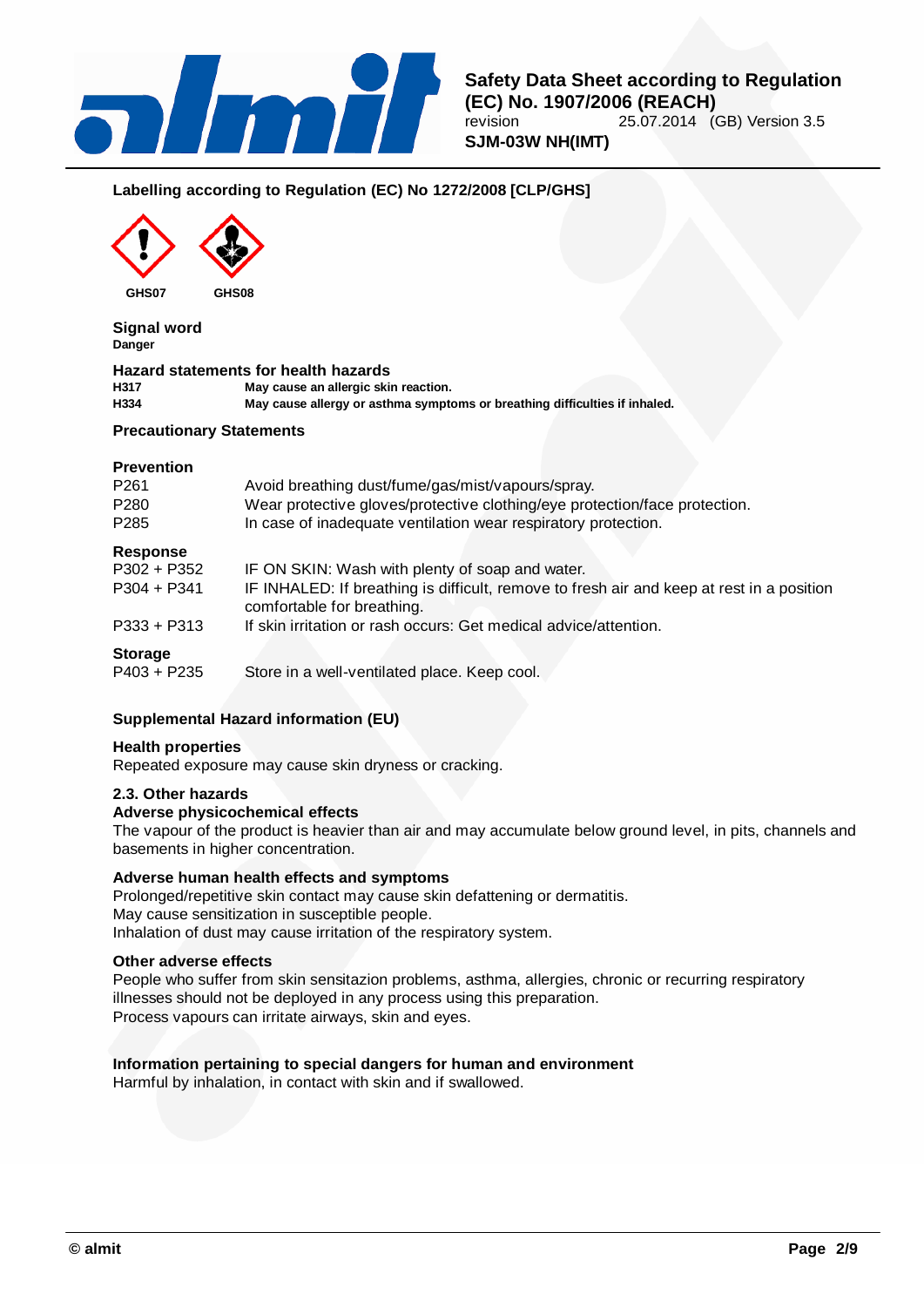

# **SECTION 3: Composition/ information on ingredients**

### **3.2. Mixtures Hazardous ingredients**

| <b>CAS No</b> | <b>EC No</b> | Name             | [%<br>weight] | <b>Classification according to</b><br>Regulation (EC) No 1272/2008 [CLP/<br><b>GHSI</b> |
|---------------|--------------|------------------|---------------|-----------------------------------------------------------------------------------------|
| 8050-09-7     | 232-475-7    | colophony        | $11 - 13$     | <b>Skin Sens. 1, H317</b>                                                               |
| 7440-22-4     | 231-131-3    | silver, metallic | $0.3 - 3.5$   |                                                                                         |
| 7440-31-5     | 231-141-8    | Tin              | $83 - 85$     |                                                                                         |
| 7440-50-8     | 231-159-6    | Copper           | $0.1 - 0.7$   |                                                                                         |
| 7440-69-9     | 231-177-4    | <b>Bismuth</b>   | $1,8 - 2,2$   |                                                                                         |
|               |              |                  |               |                                                                                         |

not applicable

## **SECTION 4: First aid measures**

# **4.1. Description of first aid measures**

### **General information**

Remove contaminated soaked clothing immediately. In case of allergic reactions, specially at respiratory tract, seek medical treatment immediately.

### **In case of inhalation**

Remove the casualty into fresh air and keep him immobile. If intensive inhalation of fumes seek medical treatment immediately.

### **In case of skin contact**

In case of contact with skin wash off immediately with plenty of water. Consult a doctor if skin irritation persists.

### **In case of eye contact**

In case of contact with eyes rinse with plenty of water carefully. In the event of persistent symptoms seek medical treatment.

### **In case of ingestion**

Rinse out mouth and give plenty of water to drink. Induce vomiting if patient is conscious, seek medical advice.

# **4.2. Most important symptoms and effects, both acute and delayed**

No information available.

### **4.3. Indication of any immediate medical attention and special treatment needed** No information available.

# **SECTION 5: Firefighting measures**

**5.1. Extinguishing media Suitable extinguishing media** Fire-extinguishing activities according to surrounding. Foam Dry fire-extinguishing substance Dry powder Carbon dioxide sand

**Unsuitable extinguishing media** water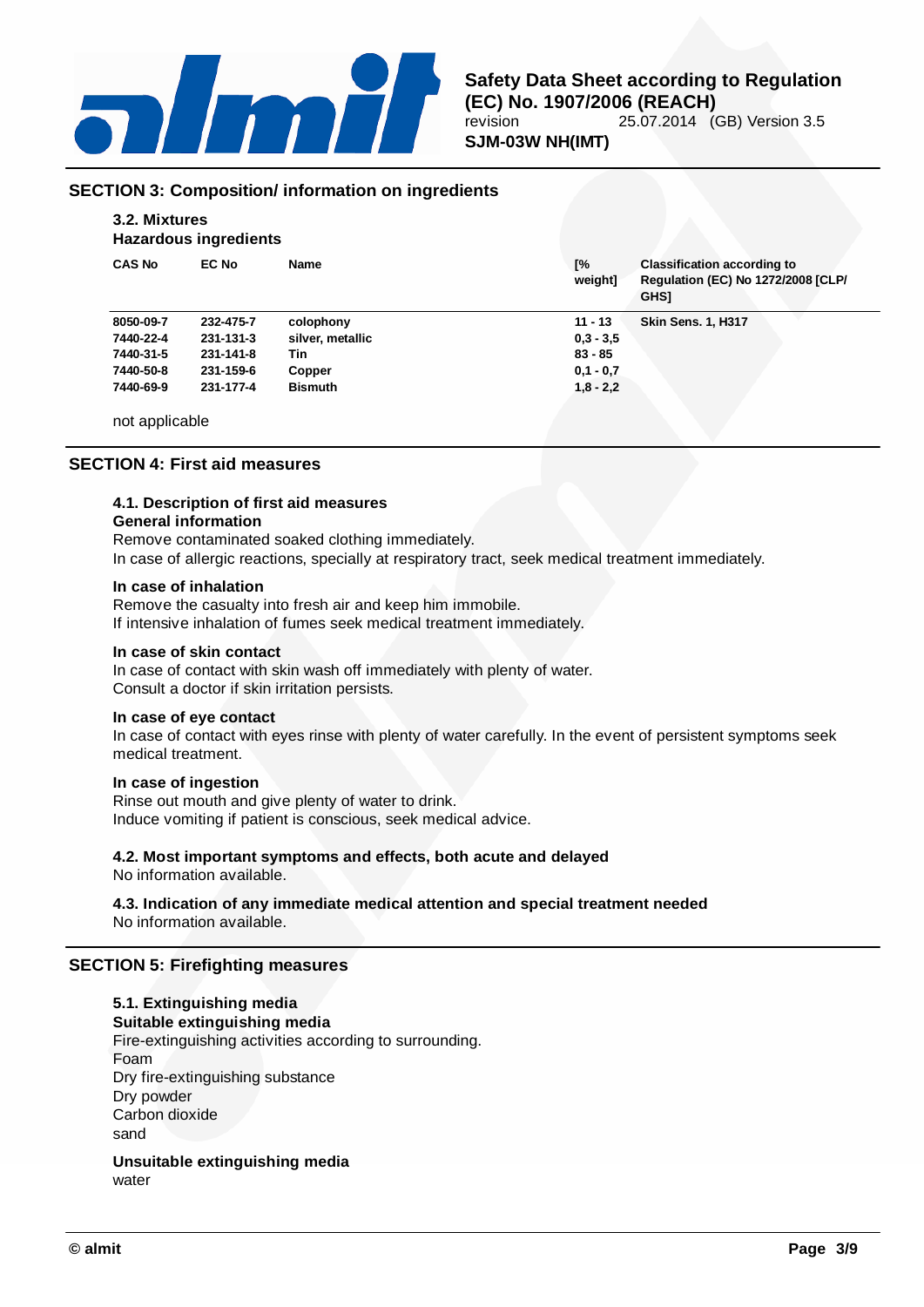

# **5.2. Special hazards arising from the substance or mixture**

In case of fire formation of dangerous gases possible. Carbon monoxide (CO) Carbon dioxide (CO2)

# **5.3. Advice for firefighters**

# **Special protective equipment for fire-fighters**

Fire-fighting operations, rescue and clearing work under effect of combustion and smoulder gases just may be done with breathing apparatus.

Do not inhale explosion and/or combustion gases.

### **Additional information**

Fire residues and contaminated firefighting water must be disposed of in accordance with the local regulations.

### **SECTION 6: Accidental release measures**

### **6.1. Personal precautions, protective equipment and emergency procedures**

#### **For non-emergency personnel**

Use personal protective clothing.

Use breathing apparatus if exposed to vapours/dust/aerosol.

Pay attention to extension of gas especially at ground (heavier than air) and in direction of the wind.

#### **6.2. Environmental precautions**

Do not discharge into the drains/surface waters/groundwater. Do not discharge into the subsoil/soil.

### **6.3. Methods and material for containment and cleaning up**

Send in suitable containers for recovery or disposal.

### **Additional Information**

Informations for safe handling see chapter 7. Informations for personal protective equipment see chapter 8. Informations for disposal see chapter 13.

### **6.4. Reference to other sections**

No information available.

# **SECTION 7: Handling and storage**

### **7.1. Precautions for safe handling**

### **Advice on safe handling**

Care for thoroughly room ventilation, if necessary use in well ventilated area with local exhaust ventilation at workplace.

Use only in well-ventilated areas.

### **General protective measures**

Avoid contact with eyes and skin Do not inhale gases/vapours/aerosols.

#### **Hygiene measures**

At work do not eat, drink, smoke or take drugs. Keep separated from food and feed. Wash hands and skin before breaks and after work.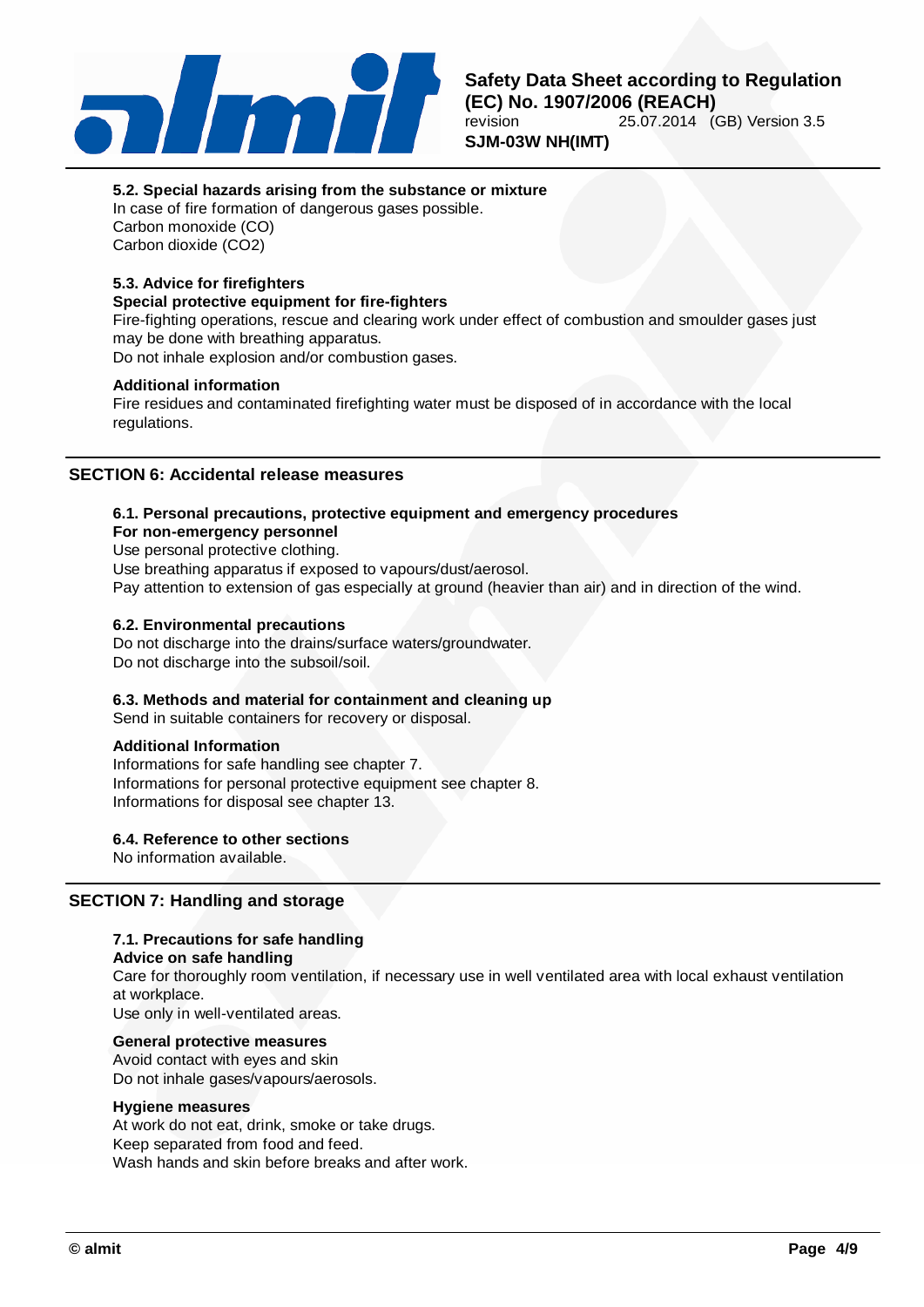

**Advice on protection against fire and explosion** The product is not combustible.

# **7.2. Conditions for safe storage, including any incompatibilities**

**Requirements for storage rooms and vessels** Ventilate store-rooms thoroughly. Keep only in original container.

# **Advice on storage compatibility**

Do not store together with food.

Store at cool and aired place and at distance to acids and alkalies.

## **Further information on storage conditions**

Store at cool and aired place. Keep in a cool place.

### **Information on storage stability** Storage time 6 months maximum.

# **7.3. Specific end use(s)**

No information available.

# **SECTION 8: Exposure controls/personal protection**

#### **8.1. Control parameters**

### **Indicative occupational exposure limit values (91/322/EEC, 2000/39/EC, 2006/15/EC or 2009/161/EU)**

| <b>CAS No</b>                                           | <b>Name</b>                                             | Code                                                                             | [mg/m3] | [ppm] | Remark |
|---------------------------------------------------------|---------------------------------------------------------|----------------------------------------------------------------------------------|---------|-------|--------|
| 7440-22-4                                               | silver, metallic                                        | 8 hours                                                                          | 0,1     |       |        |
| Breathing apparatus                                     | 8.2. Exposure controls<br><b>Respiratory protection</b> | In case of insufficient ventilation or long-term effect use breathing apparatus. |         |       |        |
| <b>Hand protection</b><br>PVC gloves<br>Neoprene gloves |                                                         |                                                                                  |         |       |        |
| Eye protection<br>tightly fitting goggles               |                                                         | safety goggles, in case of increased risk add protective face shield             |         |       |        |
| protective clothing                                     | <b>Other protection measures</b>                        |                                                                                  |         |       |        |

|                        | 9.1. Information on basic physical and chemical properties |       |
|------------------------|------------------------------------------------------------|-------|
| Appearance             | Colour                                                     | Odour |
| pasty                  | arev                                                       | mild  |
| <b>Odour threshold</b> |                                                            |       |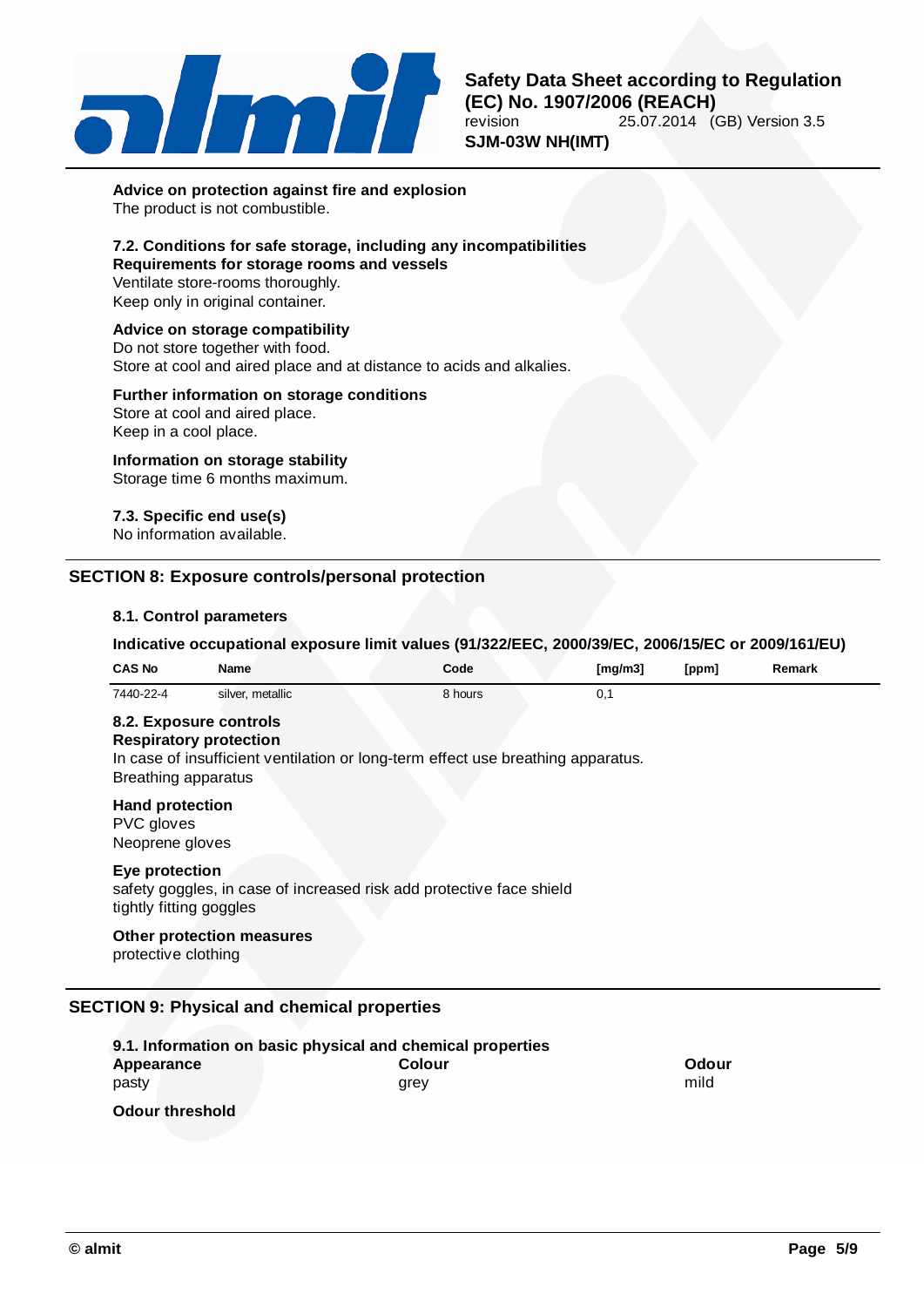

No information available.

# **Important health, safety and environmental information**

|                                                          | Value                         | Temperature | at | Method | Remark    |
|----------------------------------------------------------|-------------------------------|-------------|----|--------|-----------|
| pH value                                                 | No information available.     |             |    |        |           |
| <b>Boiling temperature /</b><br>boiling range            | No information available.     |             |    |        |           |
| melting range                                            | 210 - 225 °C                  |             |    |        |           |
| <b>Flash point</b>                                       | $>$ 160 $^{\circ} \mathrm{C}$ |             |    |        |           |
| Vapourisation rate                                       | No information available.     |             |    |        |           |
| Flammable (solid)                                        | No information available.     |             |    |        |           |
| <b>Flammability (gas)</b>                                | No information available.     |             |    |        |           |
| Ignition temperature                                     | not determined                |             |    |        |           |
| <b>Self ignition</b><br>temperature                      | No information available.     |             |    |        |           |
| <b>Lower explosion limit</b>                             | No information available.     |             |    |        |           |
| <b>Upper explosion limit</b>                             | No information available.     |             |    |        |           |
| Vapour pressure                                          | $< 0.1$ mbar                  | 20 °C       |    |        |           |
| <b>Relative density</b>                                  | 7,4 g/cm3                     | 20 °C       |    |        |           |
| <b>Bulk density</b>                                      | not determined                |             |    |        |           |
| Vapour density                                           | 6                             | 20 °C       |    |        |           |
| Solubility in water                                      |                               |             |    |        | insoluble |
| Solubility/other                                         | No information available.     |             |    |        |           |
| Partition coefficient n-<br>octanol/water (log P<br>O/W  | No information available.     |             |    |        |           |
| <b>Decomposition</b><br>temperature                      | No information available.     |             |    |        |           |
| <b>Viscosity</b>                                         | 180 - 240 Pa*s                |             |    |        |           |
| <b>Oxidising properties</b><br>No information available. |                               |             |    |        |           |
| <b>Explosive properties</b>                              |                               |             |    |        |           |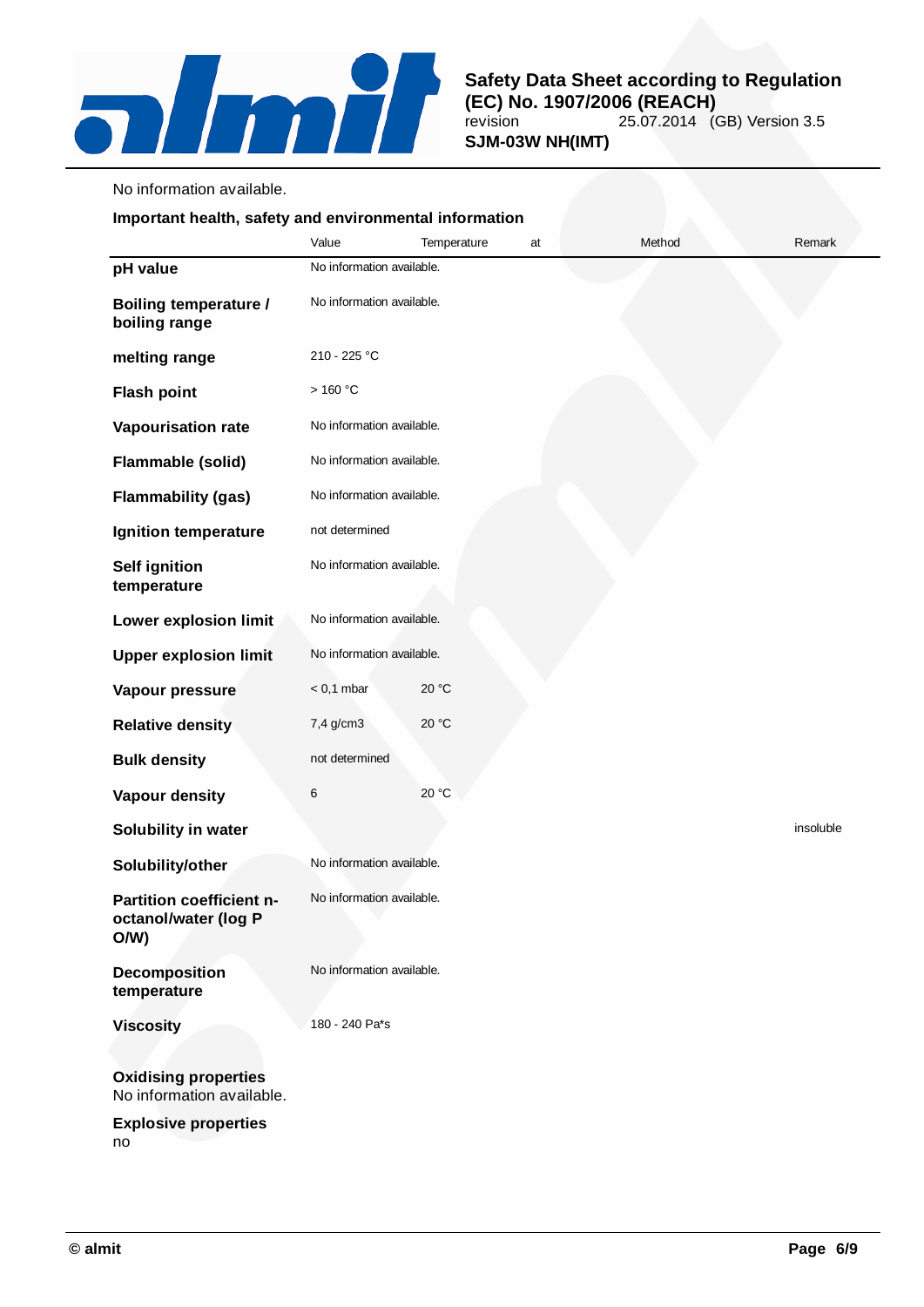

**9.2. Other information** No information available.

# **SECTION 10: Stability and reactivity**

**10.1. Reactivity** No information available.

**10.2. Chemical stability** No information available.

**10.3. Possibility of hazardous reactions** No information available.

**10.4. Conditions to avoid** no

**10.5. Incompatible materials Materials to avoid** Reactions with acids and strong oxidising agents.

### **10.6. Hazardous decomposition products**

Carbon monoxide and carbon dioxide. Toxic metal compounds Irritant gases/vapours Hydrogen fluoride

#### **Additional information**

Unstable product may polymerize spontaneously.

### **SECTION 11: Toxicological information**

# **11.1. Information on toxicological effects**

### **Acute toxicity/Irritability/Sensitization**

|                           | Value/Validation | Species | Method | Remark |
|---------------------------|------------------|---------|--------|--------|
| <b>Irritability skin</b>  | irritant         |         |        |        |
| Irritability eye          | irritant         |         |        |        |
| <b>Skin sensitization</b> | sensitizing      |         |        |        |
|                           |                  |         |        |        |

# **SECTION 12: Ecological information**

### **12.1. Toxicity**

No information available.

# **12.2. Persistence and degradability**

|                   | $- \cdot \cdot$<br><i>E</i> limination rate | Method of analysis | Methoc | Validation     |
|-------------------|---------------------------------------------|--------------------|--------|----------------|
| <b>Biological</b> |                                             |                    |        | not degradable |

#### **Biological degradability**

# **12.3. Bioaccumulative potential**

Because of its consistency the product cannot be dispersed in the environment. Adverse ecological effects are therefore unlikely on the basis of current knowledge.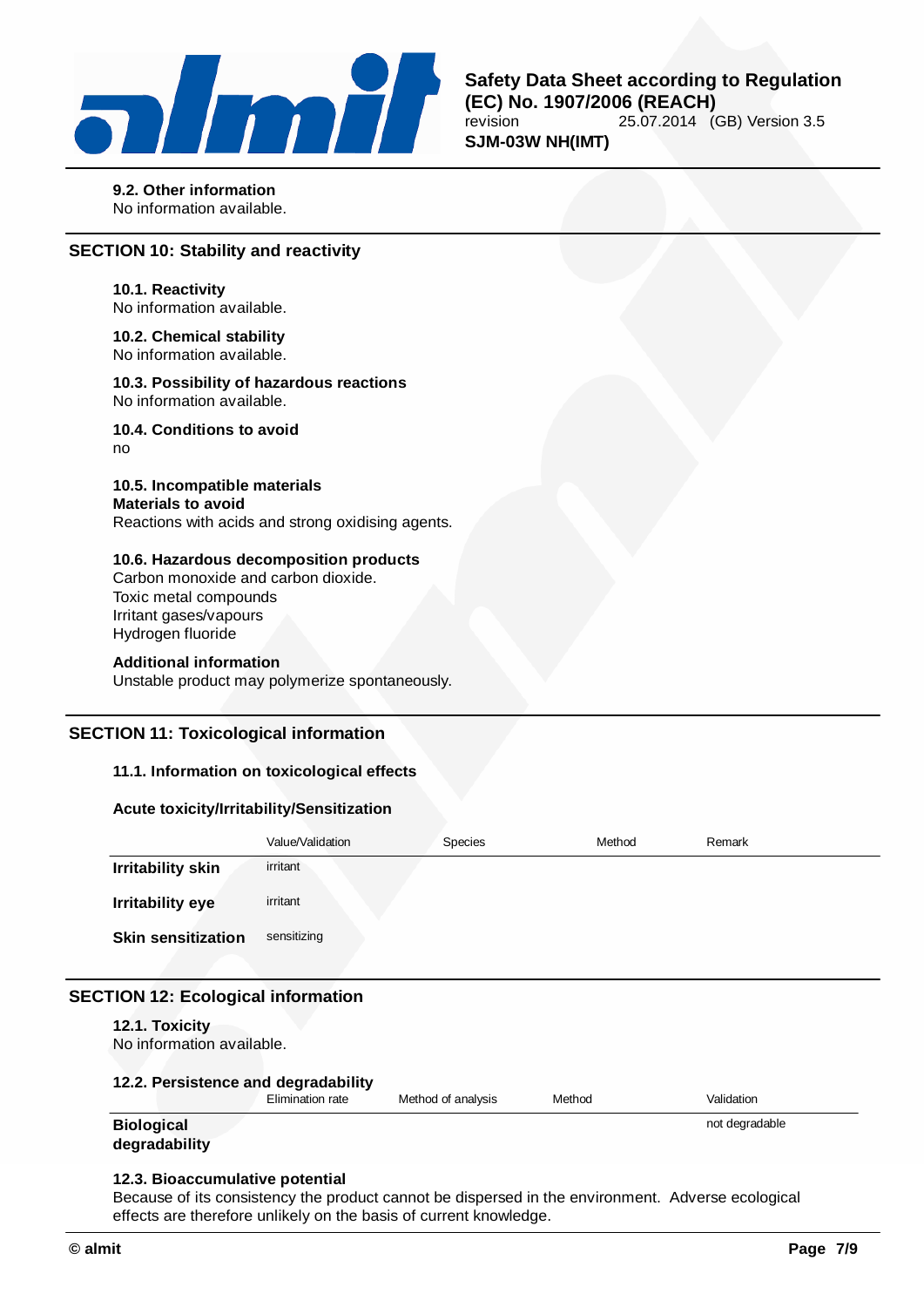

#### **12.4. Mobility in soil**

No information available.

# **12.5. Results of PBT and vPvB assessment**

No information available.

# **12.6. Other adverse effects**

**General regulation**

Product is not allowed to be discharged into aquatic environment, drains or sewage treatment plants.

# **SECTION 13: Disposal considerations**

### **13.1. Waste treatment methods**

**Recommendations for the product** Collect waste separated in suitable, labeled and lockable containers. Remove in accordance with local official regulations.

## **Recommendations for packaging**

Contaminated packaging should be emptied as far as possible and after appropriate cleansing may be taken fot reuse.

Packaging that cannot be cleaned should be disposed of like the product.

# **SECTION 14: Transport information**

|                                     | <b>ADR/RID</b>           | <b>IMDG</b> | <b>IATA-DGR</b> |
|-------------------------------------|--------------------------|-------------|-----------------|
| 14.1. UN number                     | $\overline{\phantom{a}}$ |             |                 |
| 14.2. UN proper shipping -<br>name  |                          |             | ۰               |
| 14.3. Transport hazard<br>class(es) | $\overline{\phantom{a}}$ | ۰           | ۰               |
| 14.4. Packing group                 | $\overline{\phantom{a}}$ | -           | ۰               |
| 14.5. Environmental<br>hazards      | ۰                        | $\,$        | ۰               |

**14.6. Special precautions for user** No information available.

**14.7. Transport in bulk according to Annex II of MARPOL 73/78 and the IBC Code** No information available.

### **Transport/further information**

No dangerous goods as defined by the transport regulations - ADR/RID, IMDG, ICAO/IATA-DGR.